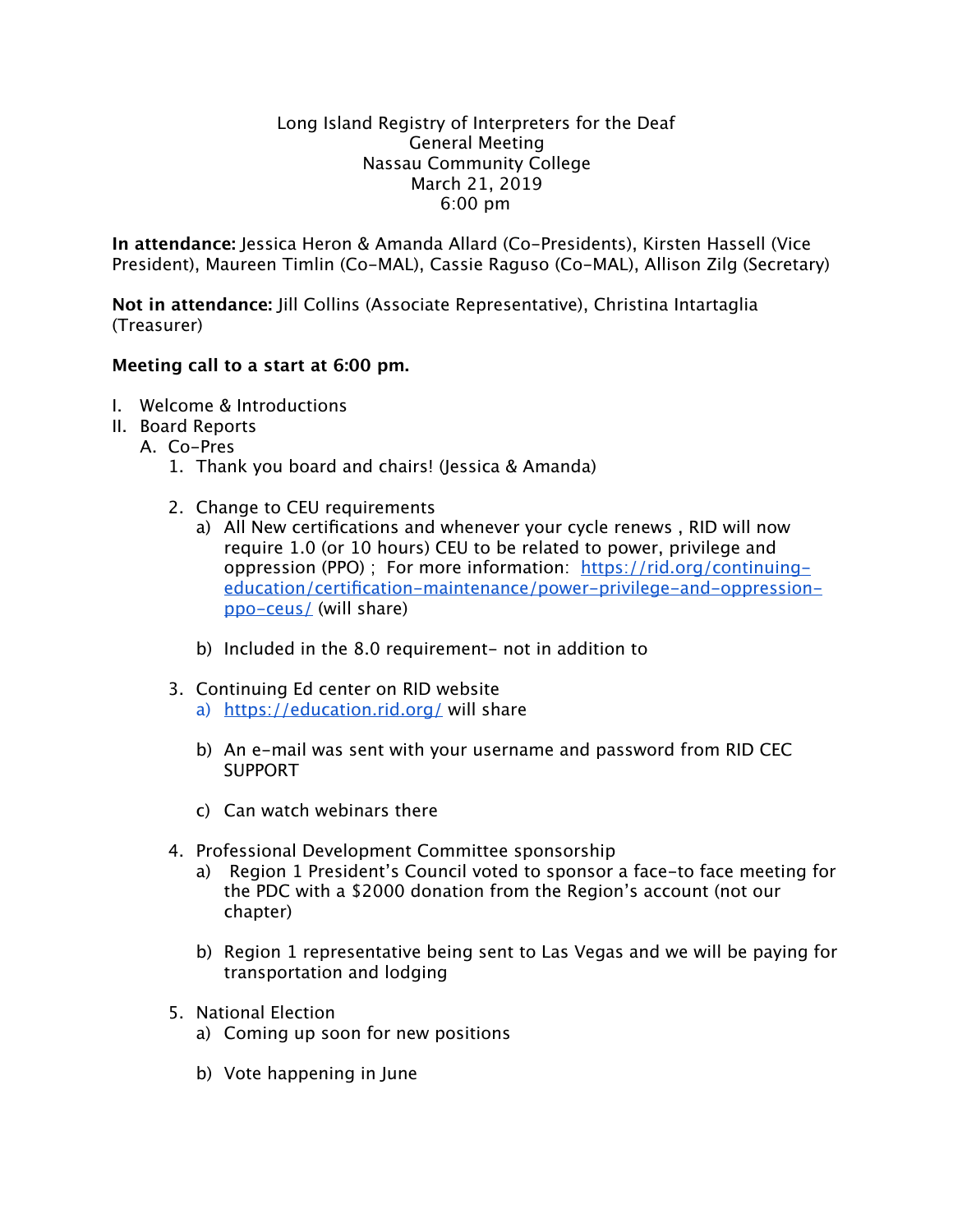- c) Look to social media for vlogs from several candidates---share info via newsletter
- d) "Team" running together
- e) Vlog links will be shared with membership to watch before voting
	- (1) Here are videos from the slate, as well as, the individual videos released to date
	- (2) The 2019 Slate <https://www.youtube.com/watch?v=WeBcC7NYKgQ>
	- (3) LaTanya Jones for MAL [https://www.youtube.com/watch?](https://www.youtube.com/watch?v=k9vKeep4CBA&feature=youtu.be&fbclid=IwAR3CgYQaRlAcvkeI-tts1Axsen1x4Ju0C27es6WoH1nAB-QFI3f3oZ2gzAY) [v=k9vKeep4CBA&feature=youtu.be&fbclid=IwAR3CgYQaRlAcvkeI](https://www.youtube.com/watch?v=k9vKeep4CBA&feature=youtu.be&fbclid=IwAR3CgYQaRlAcvkeI-tts1Axsen1x4Ju0C27es6WoH1nAB-QFI3f3oZ2gzAY)[tts1Axsen1x4Ju0C27es6WoH1nAB-QFI3f3oZ2gzAY](https://www.youtube.com/watch?v=k9vKeep4CBA&feature=youtu.be&fbclid=IwAR3CgYQaRlAcvkeI-tts1Axsen1x4Ju0C27es6WoH1nAB-QFI3f3oZ2gzAY)
	- (4) Kelly Decker for Secretary [https://www.youtube.com/watch?](https://www.youtube.com/watch?v=05M1bL9NztQ&feature=youtu.be&fbclid=IwAR0KeaMxY8KDgKKIxGiKnwzGAMikaxSOLlEoWr5C70EPNTAw2HqRHQCPLPI) [v=05M1bL9NztQ&feature=youtu.be&fbclid=IwAR0KeaMxY8KDgKKIxG](https://www.youtube.com/watch?v=05M1bL9NztQ&feature=youtu.be&fbclid=IwAR0KeaMxY8KDgKKIxGiKnwzGAMikaxSOLlEoWr5C70EPNTAw2HqRHQCPLPI) [iKnwzGAMikaxSOLlEoWr5C70EPNTAw2HqRHQCPLPI](https://www.youtube.com/watch?v=05M1bL9NztQ&feature=youtu.be&fbclid=IwAR0KeaMxY8KDgKKIxGiKnwzGAMikaxSOLlEoWr5C70EPNTAw2HqRHQCPLPI)
	- (5) Yakata Nicols for Treasurer [https://www.youtube.com/watch?](https://www.youtube.com/watch?v=4f6v96-fLvQ&feature=youtu.be&fbclid=IwAR3oyNxzmHh6V17U40wt_Ia4dh7cy7w1EdtBwnROtOmytnolaOxWjeuA9pA)  $v=4f6v96$ [fLvQ&feature=youtu.be&fbclid=IwAR3oyNxzmHh6V17U40wt\\_Ia4dh7c](https://www.youtube.com/watch?v=4f6v96-fLvQ&feature=youtu.be&fbclid=IwAR3oyNxzmHh6V17U40wt_Ia4dh7cy7w1EdtBwnROtOmytnolaOxWjeuA9pA) [y7w1EdtBwnROtOmytnolaOxWjeuA9pA](https://www.youtube.com/watch?v=4f6v96-fLvQ&feature=youtu.be&fbclid=IwAR3oyNxzmHh6V17U40wt_Ia4dh7cy7w1EdtBwnROtOmytnolaOxWjeuA9pA)
	- (6) Paul Glaser for VP [https://youtu.be/kFDeB\\_zHJ7U](https://youtu.be/kFDeB_zHJ7U)
	- (7) Joe Toledo for DMAL<https://youtu.be/DcNKGzRXh7c>
- f) Slate includes experienced members Jonathan Webb for President, Paul Glasser VP, Kelly Decker Secretary, Yakata Nicols Treasurer, LaTanya Jones for MAL, in search of Deaf MAL. Feel free to nominate DMAL. To be clear, members are running individually, not as a ticket. This slate does share the same vision.
	- (1) Criteria for the DMAL is to be a RID member in good standing for the past 4 years. Could be a deafblind individual. Think about running for a position! Email questions to [RIDElectionSlate@gmail.com](mailto:RIDElectionSlate@gmail.com)
	- (2) Nomination Process
		- (a) <https://rid.org/executive-team/>
- g) RID Facebook page (1) All workshops nationally should be posted to this page. Check it out!
- 6. Placards for Deaf drivers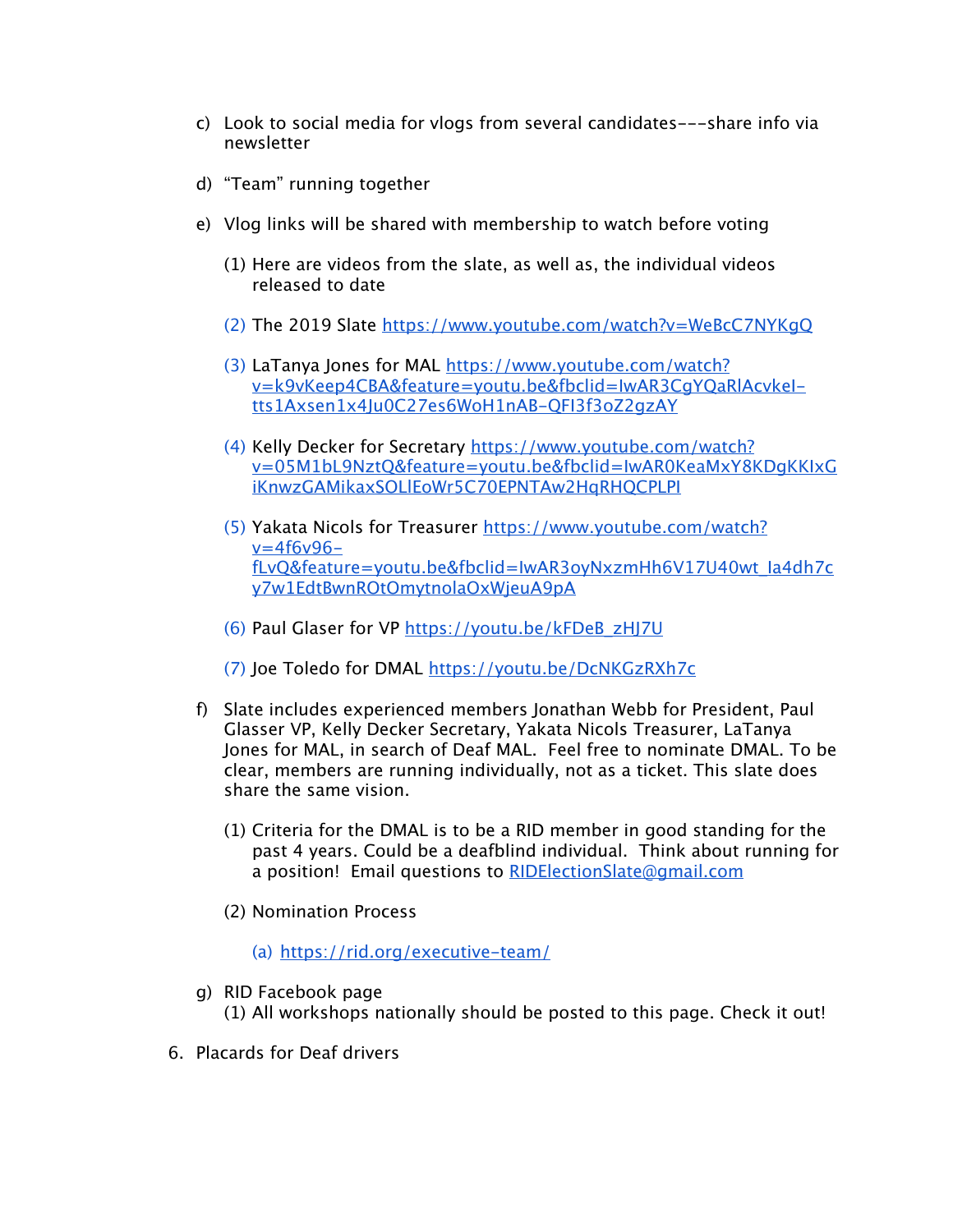- a) If Deaf community members can't communicate with police officer they will have a card with prompts to point to
- b) Mill Neck has a stack to share- as well as Amanda.. can be ofered to any Deaf consumers who might be interested
- B. Vice Pres
- C. Secretary
	- 1. New certification test- adding ASL part to the written with more receptive plus in 2020 will change the performance
- D. Treasurer
	- 1. \$10,675.52 total
- E. Associate Representative
- F. Member at Large
	- 1. New merchandise

## III. Committee Reports (Kirsten)

- A. Brief summary of each committee report
	- 1. Membership
		- a) 102 members
		- b) Membership ends June 30th- will need to renew
		- c) Any volunteers to help out?
	- 2. Professional Development a) Jamie & Brittany
		- b) Need more people to help set up workshops in this area- please let me know of any ideas
		- c) Upcoming workshops (Jaime presented)
			- (1) Discussing workshop with Mill Neck about emergency management (a) June 22
				- (b) 6 hours
				- (c) Emergency laws for interpreters to be provided for emergency announcements
			- (2) Hoping for educational workshops as it' s been a while
		- d) Recently sent out a survey about who preferred short workshops
	- 3. Fundraising (Deanna presented)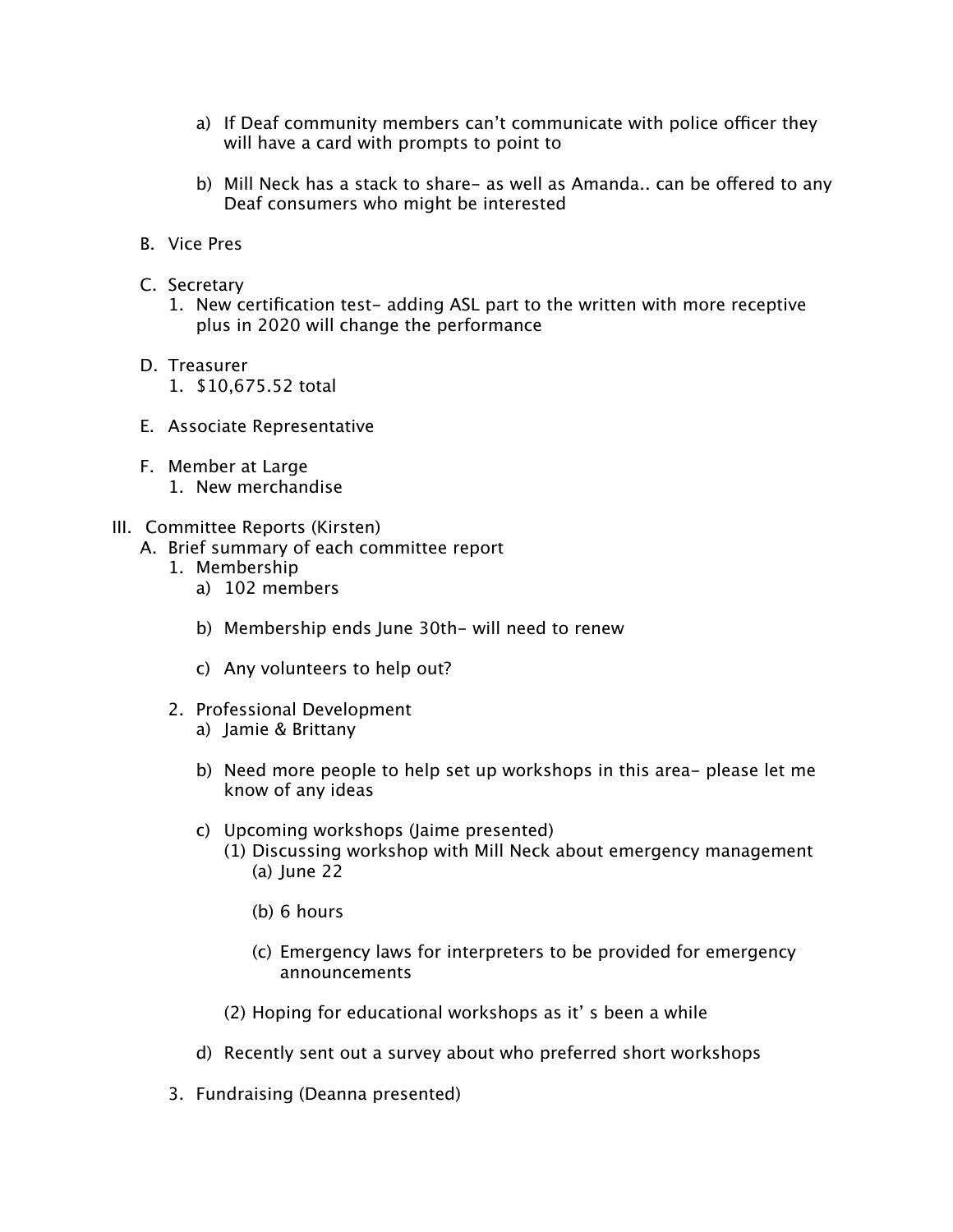- a) Comedy Show success
	- (1) Thank everyone for coming and supporting!
	- (2) Thank you for the interpreters as well
	- (3) 50/50 \$144 to LIRID
	- (4) 72 people came
	- (5) \$360 raised
	- (6) \$504 total raised
- 4. Mentorship -need chair
- 5. Webmaster (no report)
- 6. Elections- Alli will be new chair
- 7. Publications-needs chair
- 8. Emergency Fund- not used recently
- 9. Bylaws a) passed
- B. Ask for volunteers for committee (sign-up sheet)
- C. Thank you
- IV. Old Business
	- A. Regional Conference 2020: NYC! Jason Farr new metro pres will contact LIRID to volunteer as a group beforehand
	- B. Conference 2019: Rhode Island July 7-11, 2019
		- 1. Early bird registration ends on April 1st ~\$600
		- 2. Motions for National Conference due April 3 if they afect the bylaws a) Any changes or amendments you would like to see with the Bylaws
			- b) May 6 if they are not bylaws related. For more info see https:// docs.google.com/forms/d/e/ 1FAIpQLSfP\_m6KFPWsyrRpTqalgX\_VSSHcFz0SlDV96xArJIS8pp5QKg/ viewform
	- C. Blankets, shirts and coozies available
- V. New Business